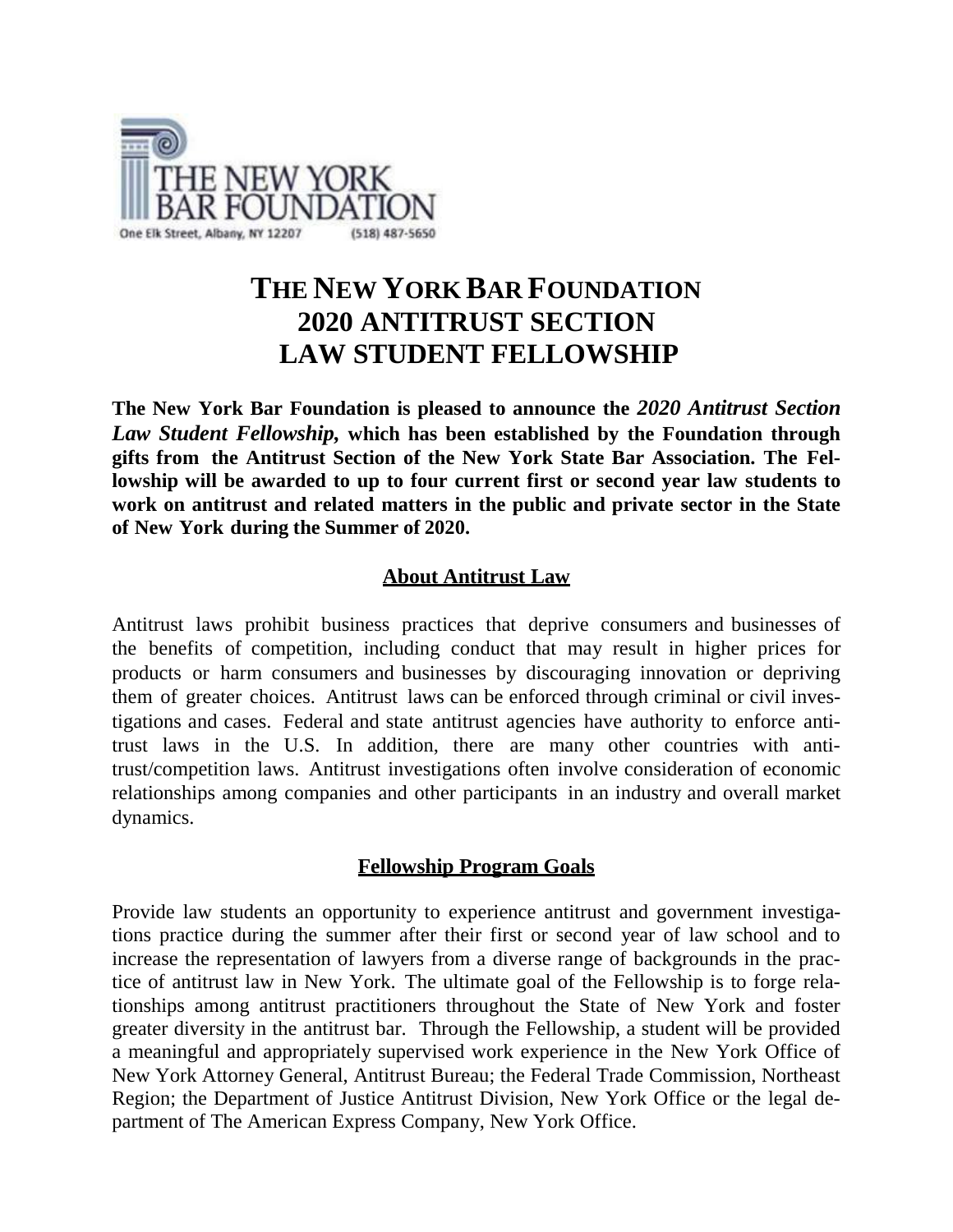## **The Fellowship**

1. Up to four (4) Fellowships, each currently valued at \$6,000, will be awarded to students to spend the summer of 2020 (10 weeks) working on antitrust matters in one of the following agencies: the New York Office of New York Attorney General, Antitrust Bureau; Federal Trade Commission, Northeast Region; the Department of Justice Antitrust Division, New York Office, the legal department of The American Express Company, New York Office.

Proof of U.S. citizenship may be required for employment with federal law enforcement agencies.

- 2. The Fellows will be guest members of the NYSBA Antitrust Section for two years starting with the award of the Fellowship.
- 3. The Fellows will be invited to attend Executive Committee meetings of the NYSBA Antitrust Section during the Summer and Fall of 2020.
- 4. The Fellows will be announced no later than **March 13, 2020**.

### **Eligibility**

The Fellowship is open to all first-year (1L) and second-year (2L) students (as of the Fall 2019 semester) who are capable of fulfilling the requested work hours and responsibilities and meet the criteria under the heading "Judging" below.

### **Fellowship Length**

The Fellowship will take place during the summer of 2020 for a period of 10 weeks, between June and August 2020; the precise dates will be provided when the fellowship is awarded. The expected work requirement per week generally will be 35 to 40 hours.

### **Location of Fellowship**

The 2020 Fellowship will take place in one of the following agencies: the New York Office of New York Attorney General, Antitrust Bureau; Federal Trade Commission, Northeast Region; Department of Justice Antitrust Division, New York Office; or the legal department of The American Express Company, New York Office. Fellowship finalists will be interviewed in New York City in early 2020.

### **Payment of Fellowship**

Each Fellow will receive \$3,000 during the month of June from The Foundation with the remaining \$3,000 paid to each Fellow during the month of August (no federal or state income taxes will be withheld and a 1099 will be issued to the student by January 31, 2021).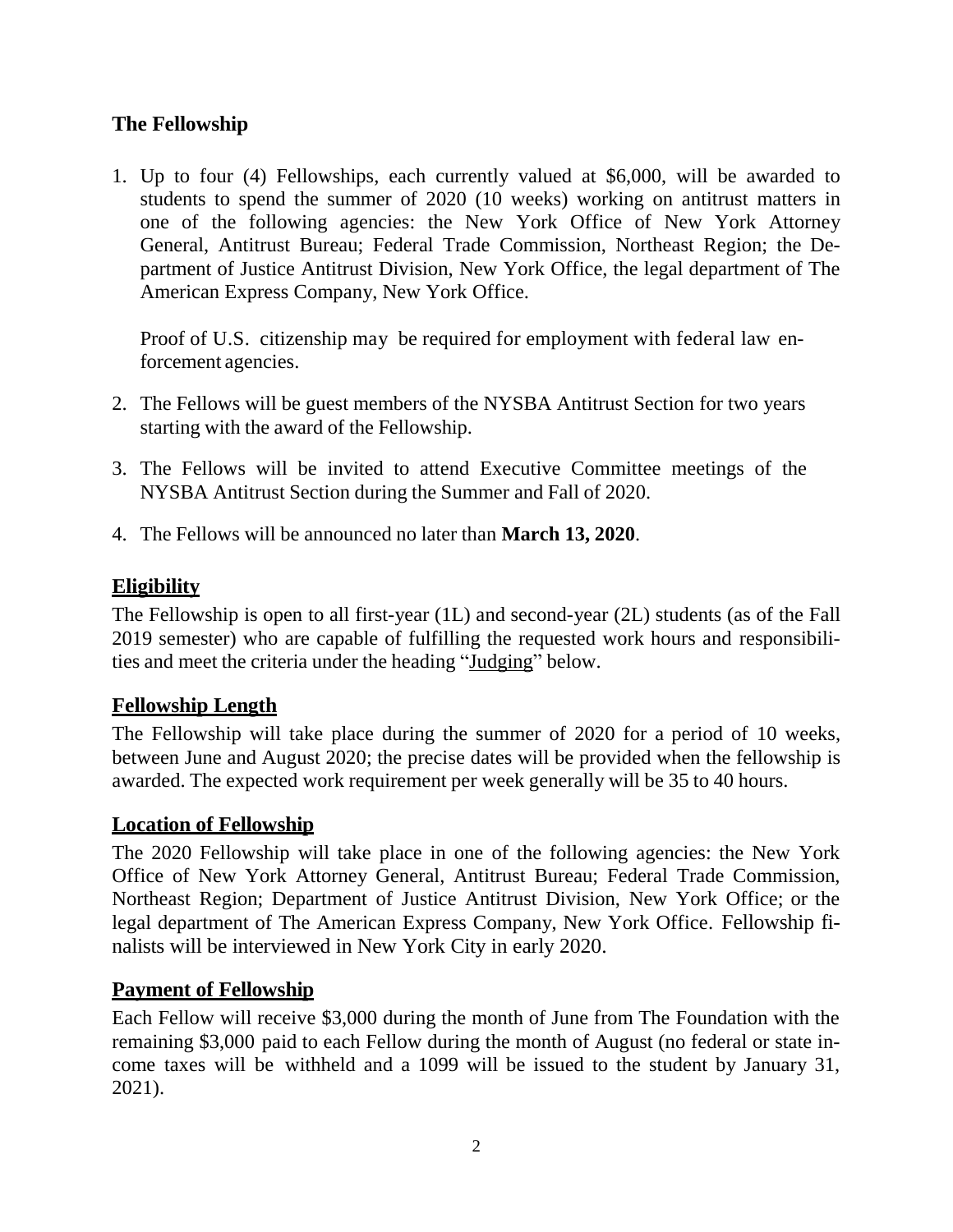## **Housing and Other Expenses**

Housing, transportation and all other expenses to participate in the Fellowship will be provided by the student. Finalists' reasonable costs of out of town travel to participate in interviews in New York City may be reimbursed.

## **Fellowship Application Requirements**

### **The applicant must submit the following:**

- 1. A completed application (application form below)
- 2. Cover letter of interest
- 3. Unofficial law school transcript (if available)
- 4. Unofficial undergraduate school transcript
- 5. Resume
- 6. Two letters of recommendation
- 7. One writing sample on any topic related to the law. The writing sample must be at least five pages but shall not exceed 10 typed pages doublespaced.

## **Deadline**

All hard copy material submissions must be postmarked on or before **Friday, February 7, 2020** OR you may email the materials to **[Ldorr@tnybf.org](mailto:Ldorr@tnybf.org)** no later than 4:00 p.m. on or before **Friday, February 7, 2020.**

## **Judging**

A Fellowship Committee will undertake a careful review of all applications for the Fellowship, and will consider the criteria below in evaluating each candidate. No single criterion or combination of criteria will be dispositive.

- 1. Work experience.
- 2. Academic record.
- 3. Leadership experience.
- 4. Extracurricular activities and community service.
- 5. Quality of written expression.
- 6. Maturity, integrity and professionalism.
- 7. Content and quality of application materials.
- 8. Demonstrated interest in antitrust and/or consumers and businesses protection.
- 9. New York permanent residence or demonstrated intent to reside and practice law in New York following graduation from law school.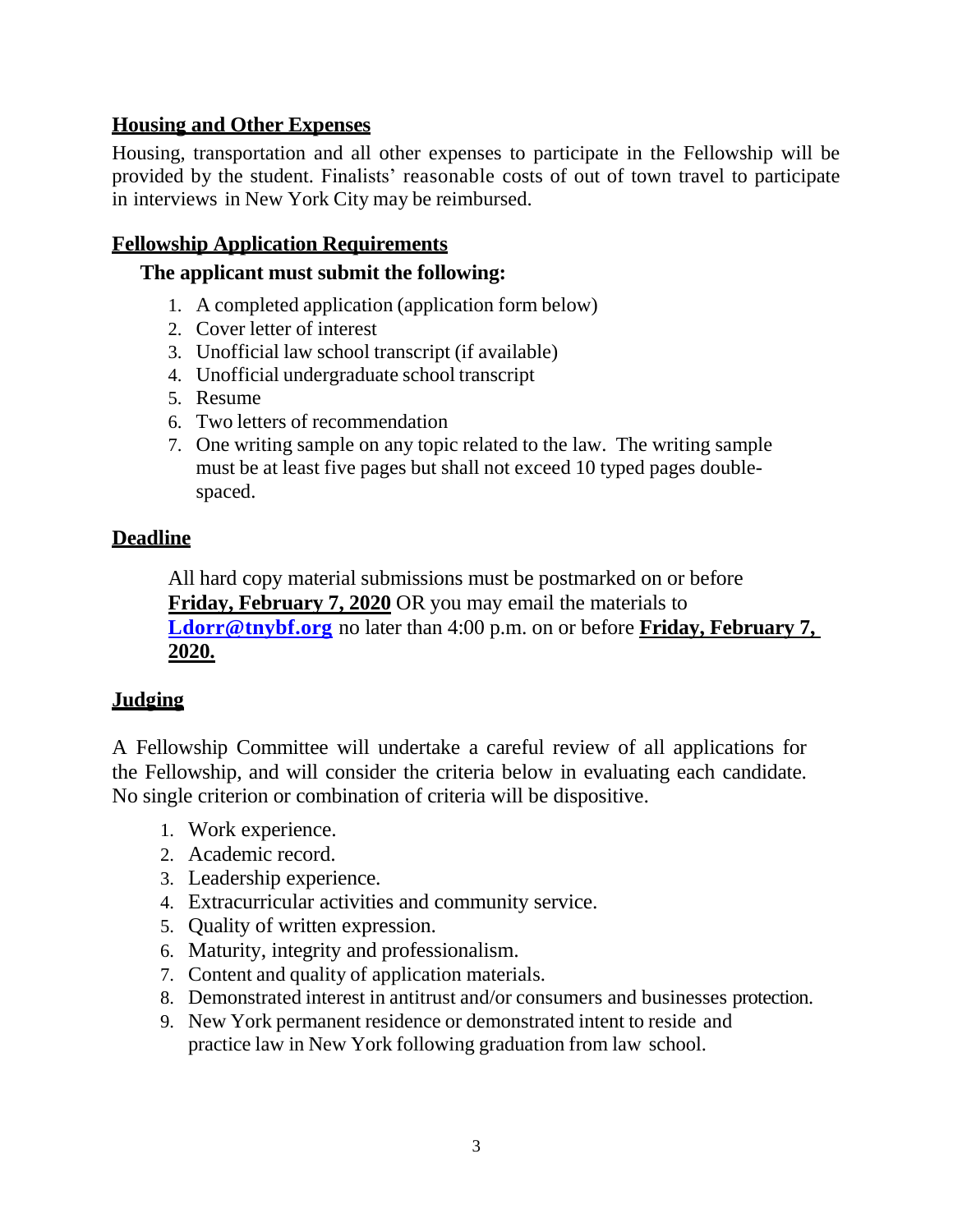- 10. Background that promotes diversity in the legal profession (*e.g.*, Asian/Pacific Islander, Black/African American, Latino/a, LGBT, Native American/Alaska Native, Disabled)
- 11. Any other relevant factors.

### **Submission**

All materials must be submitted by mail with a postmark on or before **Friday, February 7, 2020** OR by email no later than 4:00 p.m. on **Friday, February 7, 2020**.

**Mail application to: ANTITRUST FELLOWSHIP THE NEW YORK BAR FOUNDATION ONE ELK STREET ALBANY, NY 12207**

> **OR email to: [Ldorr@tnybf.org](mailto:Ldorr@tnybf.org) please include 'Antitrust Fellowship' on the subject line.**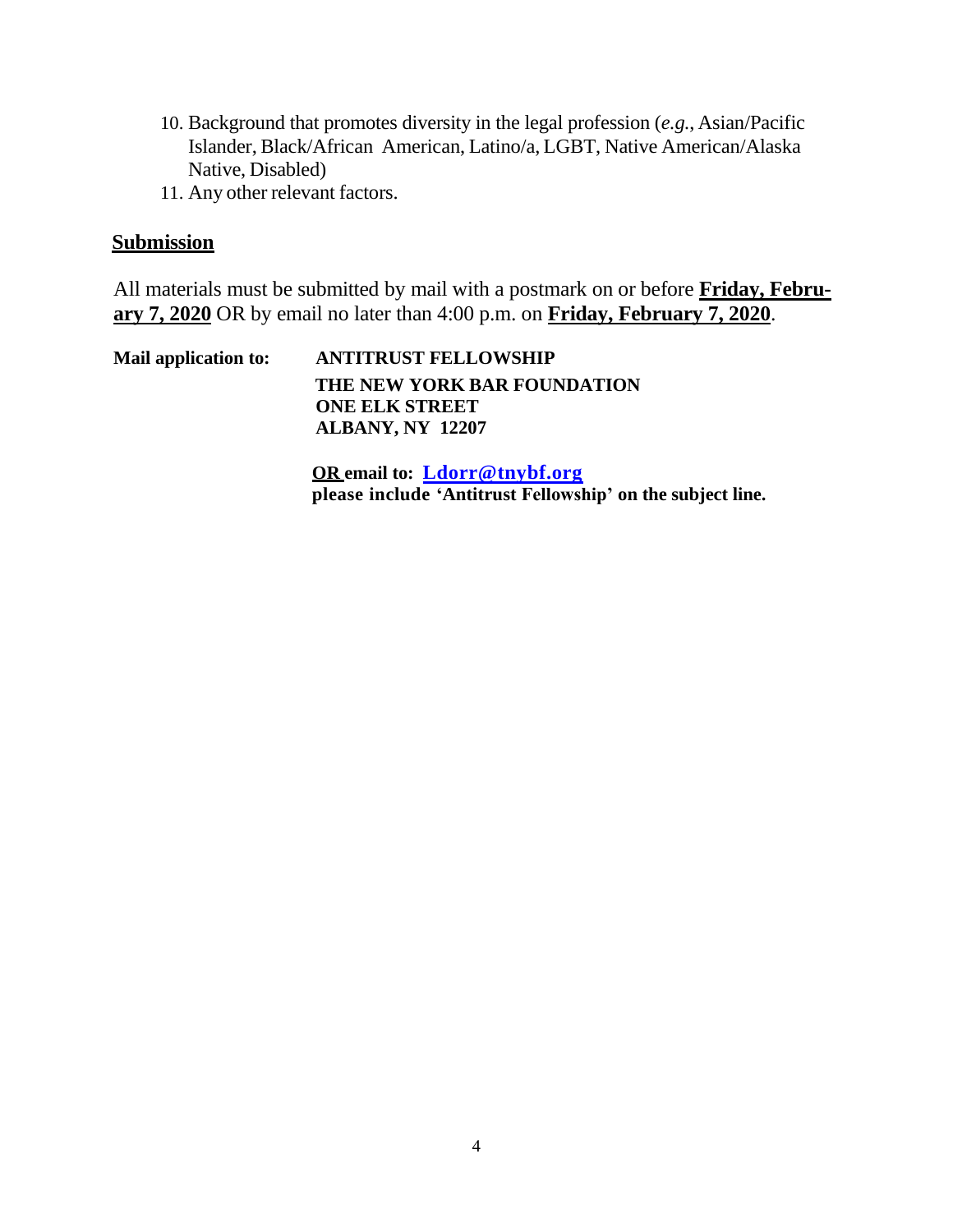# **2020 Antitrust Section Law Student Fellowship**

*Provided by The New York Bar Foundation through gifts from the Antitrust Section of the New York State Bar Association*

## APPLICATION FORM

|                | Name:                                                                                                  |
|----------------|--------------------------------------------------------------------------------------------------------|
|                |                                                                                                        |
|                | Phone: Email: Email:                                                                                   |
|                | School Address: New York Changes and School Address:                                                   |
| (if different) |                                                                                                        |
|                | Law School attending:                                                                                  |
|                | $\Box$ Day student $\Box$ Evening student<br>Year of Law School Study as of December 1, 2019:          |
|                |                                                                                                        |
|                | Please indicate membership in any of the following groups:                                             |
|                | Asian or Pacific Islander                                                                              |
|                | <b>Black/African American</b>                                                                          |
|                | Latino/a $/x$                                                                                          |
|                | Lesbian Gay Bisexual or Transgendered                                                                  |
|                | Native American or Alaskan native - person having origins in any of the original peoples<br>of America |
|                | Disabled                                                                                               |
|                |                                                                                                        |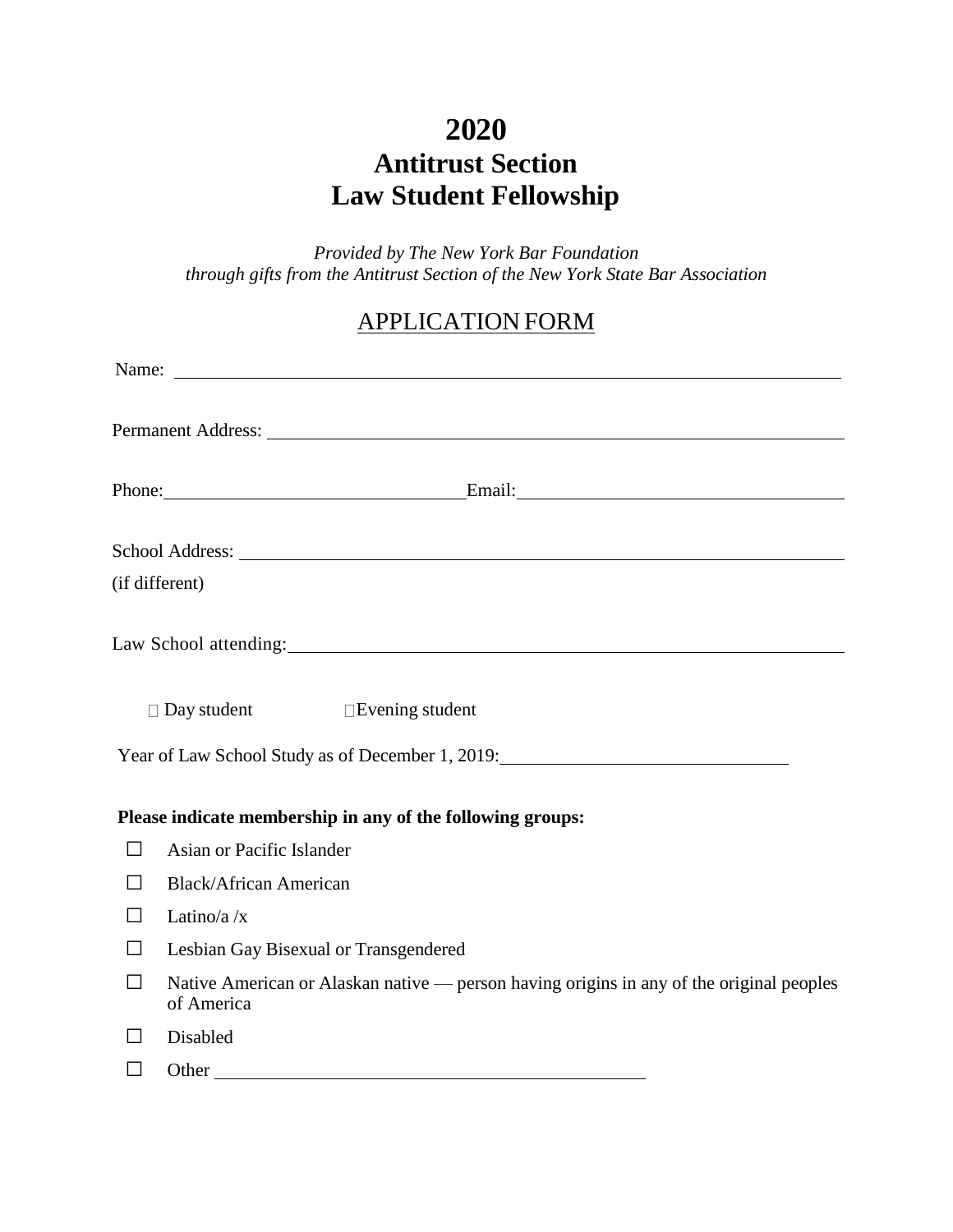### **Prior Education**

|              |         |       | <b>Dates</b> |        |
|--------------|---------|-------|--------------|--------|
| College Name | Address | Maior | Attended     | Degree |

#### **Attach the following materials to this application:**

- 1. A cover letter which indicates your interest in the practice of antitrust and/or consumers and businesses protection law in New York and the receipt of this Fellowship.
- 2. An undergraduate school transcript. (Transcripts need not be official; finalists may be asked to provide official transcripts.)
- 3. If available, a law school transcript.
- 4. A resume describing your prior employment and other relevant activities and qualifications.
- 5. Two letters of recommendation. (These may be the same as used for law school applications.)
- 6. One writing sample on any topic related to the law. (Must be at least five but shall not exceed 10 double-spaced typewritten pages.)

### **Application Deadline:**

All materials must be submitted by mail with a postmark on or before **Friday, February 7, 2020** OR by email no later than 4:00 p.m. on **Friday, February 7, 2020.**

| Mail application to: | <b>ANTITRUST FELLOWSHIP</b> |
|----------------------|-----------------------------|
|                      | THE NEW YORK BAR FOUNDATION |
|                      | <b>ONE ELK STREET AL-</b>   |
|                      | <b>BANY, NY 12207</b>       |

**OR email to: [Ldorr@tnybf.org](mailto:Ldorr@tnybf.org) please include 'Antitrust Fellowship' on the subject line.**

### **Certification**

**I hereby certify that all of the statements contained and information provided in this application, and in the attachments hereto, are truthful, to the best of my knowledge, and that I meet the eligibility requirements for the 2020 Antitrust Section Law Student Fellowship.**

Applicant's Signature Date

| Where did you hear about this fellowship opportunity? |
|-------------------------------------------------------|
|-------------------------------------------------------|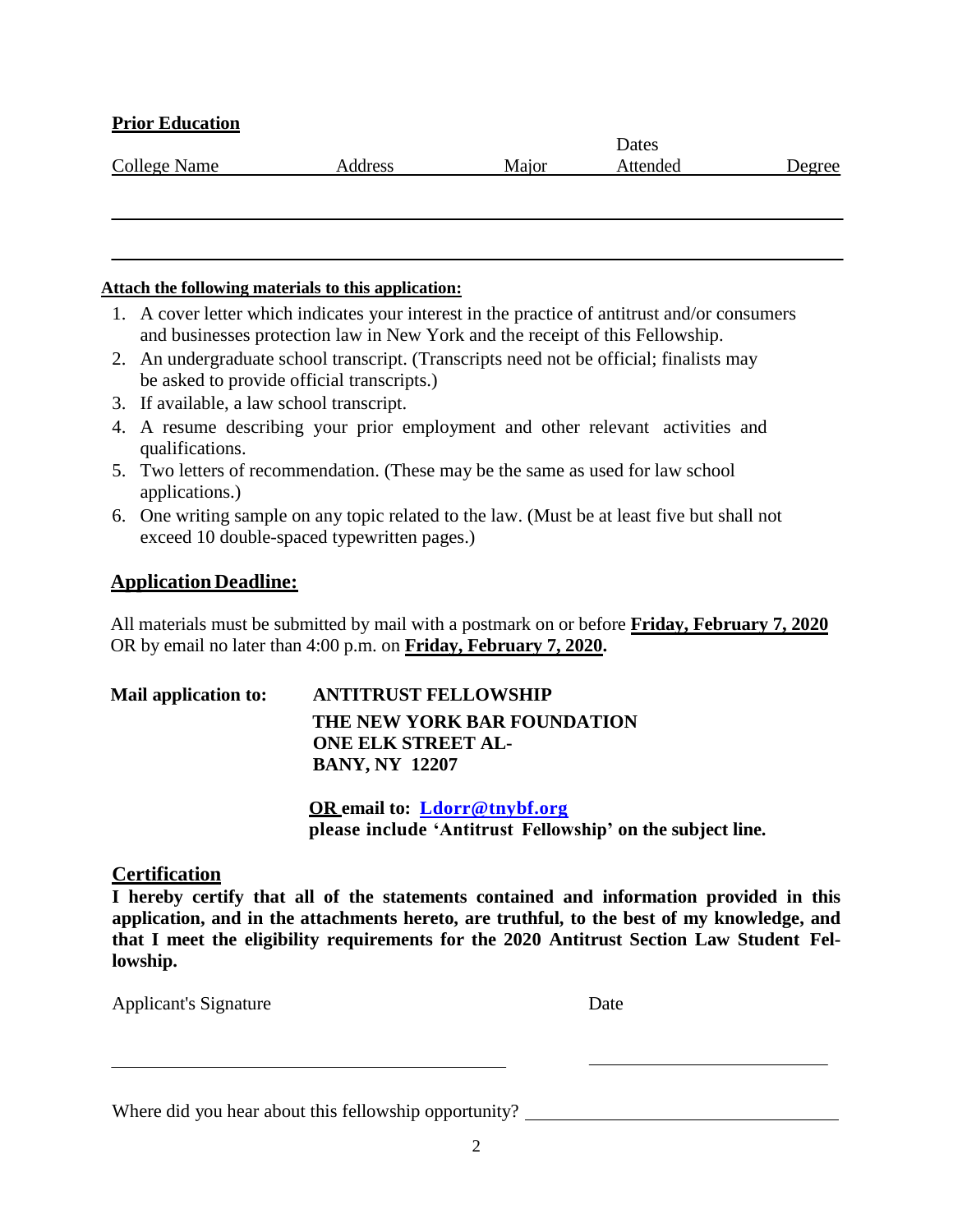## **About the Antitrust Section of the New York Bar Association**

The Antitrust Law section provides a forum in which attorneys and law students can learn about and keep up with developments in competition law and complex litigation generally. The section covers not only U.S. national developments, but also international activity and New York State antitrust enforcement.

Section activities include (1) monthly meetings of the group's Executive Committee, (2) an annual day-long program and series of evening events, held each January in conjunction with the New York State Bar Association's annual meeting, and (3) special programs in the mid-summer and fall.

The Section also has six standing subcommittees, which focus on (1) diversity in the Section, (2) cartel and criminal practice, (3) class actions, (4) coordinated conduct (5) mergers, and (6) unilateral conduct. The subcommittees similarly hold regular meetings, special programs and brownbag discussions.

### *Annual Meeting Events*:

The Section's annual meeting events consist of topical panels, presented during the day, followed by a reception, dinner and dessert buffet in the evening. The evening events are attended by roughly 350 persons, and the day events by about 100.

### *Other Section Activities*:

The Executive Committee's monthly meetings handle regular business, followed by a one-hour speaker's presentation. These monthly programs cover a wide-range of subjects, which recently have included the Second Circuit's recent decision in *U.S. v. American* Express; the resolution of the Apple E-Books litigation; antitrust implications of institutional investors holding positions in multiple competitors in the same industry; and other topics. Any Section member may attend these programs, either in person or by phone dial-in. Some of these programs offer CLE credit at no charge. The Section also sponsors a Summer merger program and a Fall program on varying topics, and periodically co-sponsors special programs.

The programs are open to Section members and non-members alike.

The Section also sponsors a yearly writing competition open to students at law schools located in New York, and to New York state residents in law schools outside the State. The student whose paper is selected as the winning entry receives a \$5000 award.